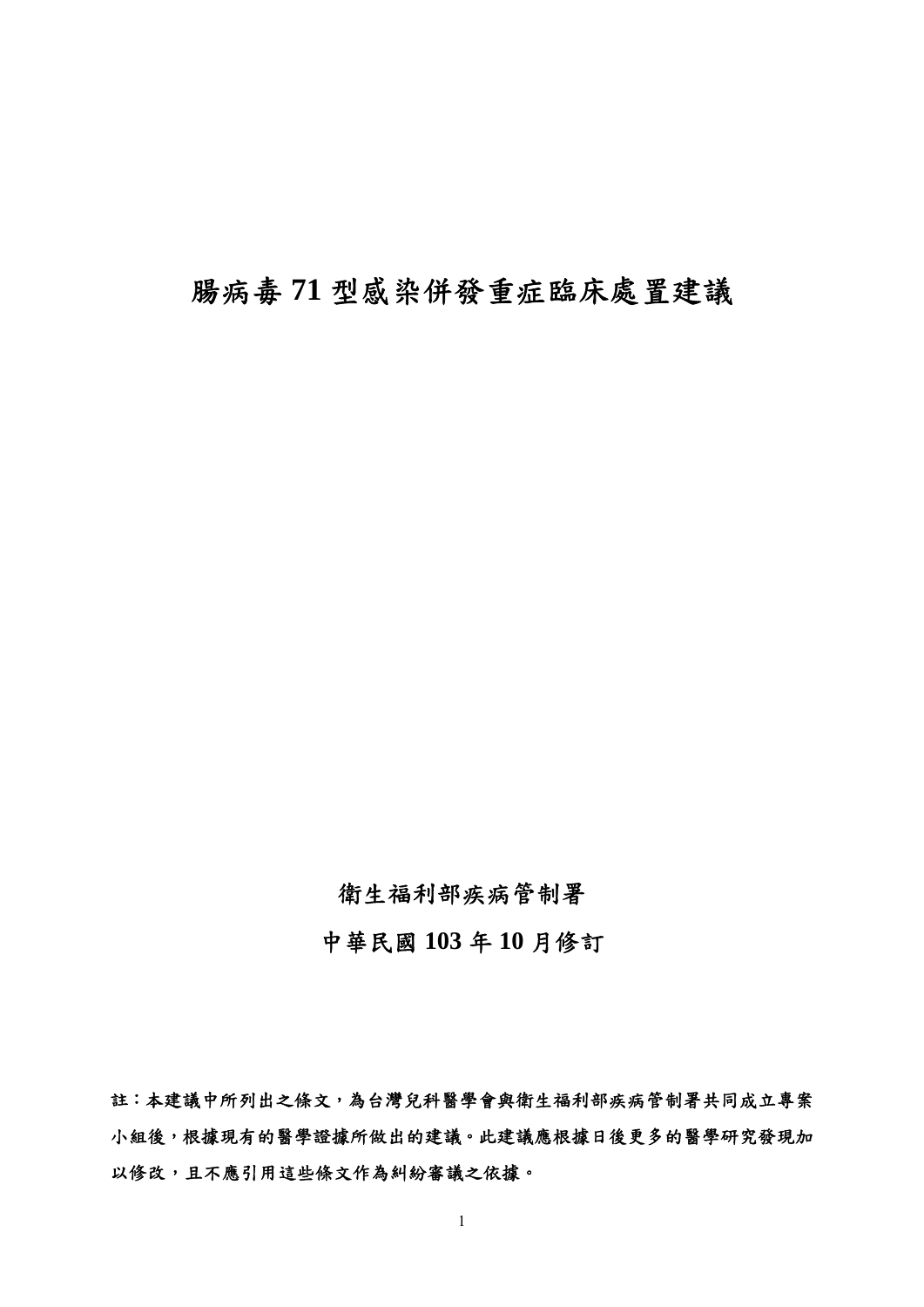## 目 錄

# 頁次

|    | 壹、概論    | --------------------------------- | 3              |
|----|---------|-----------------------------------|----------------|
|    | 貳、臨床表現  |                                   | 4              |
|    | 參、轉診時機  |                                   | 6              |
|    | 肆、臨床檢查  |                                   | $\overline{7}$ |
|    | 伍、分期與處置 |                                   | 9              |
|    | 陸、參考文獻  |                                   | 13             |
| 附件 |         |                                   |                |
|    |         | 附件一 腸病毒感染嚴重患者靜脈注射免疫球蛋白之適應症        | 16             |

| 附件二、依年齡別之兒童心跳參考值   | 17  |
|--------------------|-----|
| 附件三、依年齡別之兒童正常血壓參考值 | 18. |
| 附件四、中英名詞對照表        | 19  |

|  | 附件五、腸病毒感染之皮疹與相關照片 |  |
|--|-------------------|--|
|--|-------------------|--|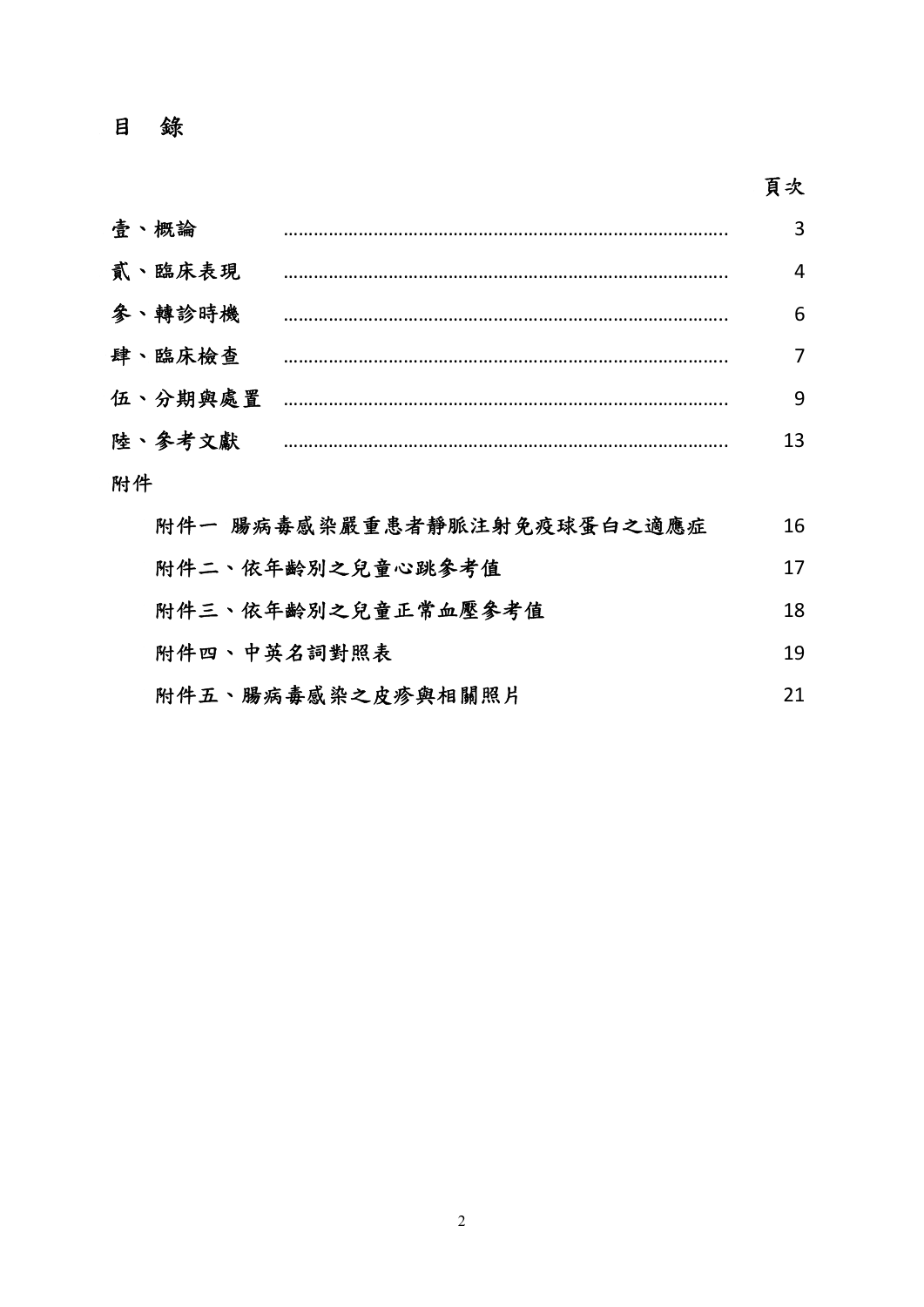### 壹、概論

腸病毒(enterovirus)為單股 RNA 病毒,屬於 *Picornaviridae*,目前已經發現至少 九十多種腸病毒「1]。腸病毒根據基因定序歸類為四種人型腸病毒(human enterovirus), 腸病毒 71 型屬 A 型人型腸病毒(human enterovirus A) [1]。

腸病毒感染於熱天容易流行 [2-4],大多發生於兒童。腸病毒 71 型於 1969 年在美 國加州首度被分離出來 [1-2],其後在保加利亞、匈牙利與馬來西亞出現導致幼兒死亡 的疫情 [1], 1998年在台灣發生高死亡率的流行 [5,6], 以後數年台灣持續出現腸病毒 71 型感染重症病例。亞太地區國家後來陸續報告類似疫情,包括日本、新加坡、越南、 韓國、泰國、香港、汶萊等地,中國大陸則出現報告病例數最多的疫情 [1, 7-9]。

腸病毒71型感染與併發重症均以未滿5歲最多,男性發生率高於女性 [4-6, 10-13]。 2008-2009 年台灣腸病毒 71 型大流行後的估計,未滿 1 歲嬰兒有 2%曾罹患腸病毒 71 型感染,2 歲的累積感染率上升至 7%,3 歲則有 15%已感染過腸病毒 71 型[10]。類似 小兒麻痺病毒,腸病毒 71 型可能經由周邊神經的軸突 (axon)逆行進入中樞神經系統 而引起神經併發症,雖然發病過程中的病毒血症無法排除病毒藉由血流進入中樞神經系 統的可能性 [14-17]。併發重症者大多有腦幹腦炎 (brain stem encephalitis), 藉由神經性 肺水腫(neurogenic pulmonary edema)的機轉引起急性心肺衰竭 [2, 6, 18-22]。重症的 發病過程很快速而可能在數小時至數天內死亡 [3,11],重症病患的致死率為3-20% [2,3, 11, 23]。這種猛爆性心臟衰竭可能是神經性肺水腫相關的兒茶酚胺心肌病變

(catecholamine cardiomyopathy)[24-26],心臟超音波會出現嚴重心肌運動不良與射出 分率(ejection fraction)大幅下降現象 [25]。因為交感神經過度興奮與全身發炎反應, 重症病患常有高血糖現象 [6]。

3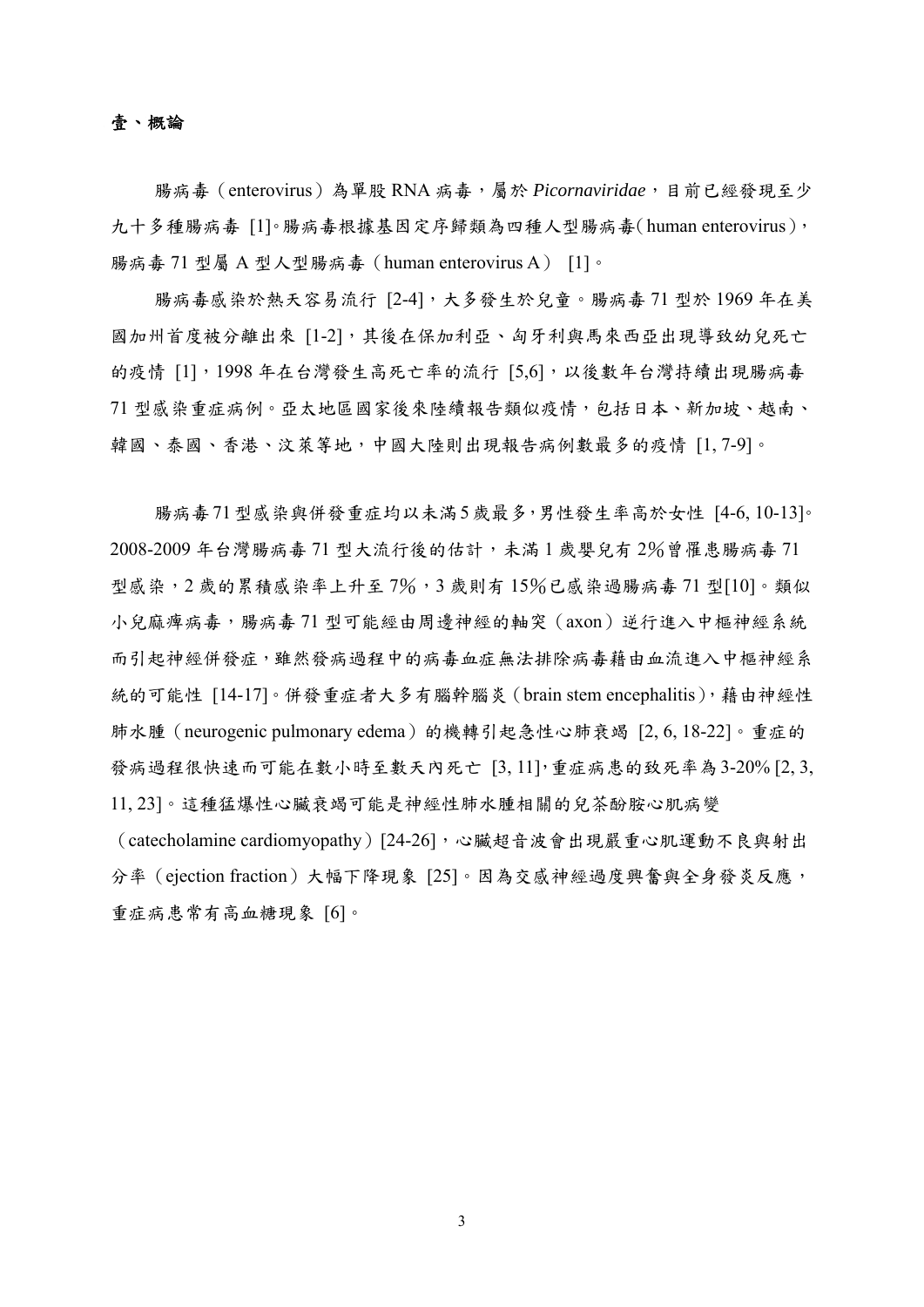### 貳、臨床表現

#### 一、一般病徵:

腸病毒 71 型感染的病例統計中,發燒極為常見,80-90%表現為手足口病 (hand-foot-and-mouth disease),患者在口腔出現潰瘍,手部、足部與臀部出現紅色丘疹 或水泡,其他患者則只出現有單純口腔潰瘍的疱疹性咽峽炎(herpangina)或發燒性疾 病 [3,5,6,23]。腸病毒 71 型感染的皮疹常常十分細小而不明顯,故應仔細觀察。鑑別 診斷上,單純疱疹(*Herpes simplex*)病毒引起的疱疹性齦口炎(herpetic gingivostomatitis) 除了口腔潰瘍外,牙齦會出現廣泛性紅腫及容易出血的現象。

### 二、重症與重症前兆:

腸病毒 71 型感染併發重症有腦幹腦炎、心臟衰竭、肺水腫與肺出血等表現,這些併 發症大多於發病後 2-7 天出現,平均為發病後 3 天 [3,6],直接致死原因為心臟衰竭。

出現腸病毒 71 型併發重症的主要致病機制是侵犯中樞神經系統,尤其腦幹部位,可 出現如「參、轉診時機」所述的各種病徵。其中,持續昏睡、持續嘔吐與肌躍型抽搐 (myoclonic jerks)為重症三大前兆 [23,27],對於腸病毒感染病患,應該囑咐家屬特別 注意觀察這三種重症前兆,一有懷疑即應立刻轉送醫院。

肌躍型抽搐為肢體突發式快速屈伸而有點類似受到驚嚇的動作,大多持續數秒,於 淺睡時發作特別頻繁。這種動作於正常兒童時偶而可見 [28, 29]。若發作次數太頻繁、 持續太久,或於白天清醒時也出現則為異常。

#### 三、實驗室檢查

腸病毒 71 型感染者的大部分實驗室檢查結果無明顯異常,白血球可能稍微增加。 併發重症時血糖常常升高,腦脊髓液可能正常,也可能有蛋白質增加與白血球增加現象。 出現重症時,心臟肌肉酵素上升,並可能有肝腎功能異常等多發性器官衰竭表徵 [23]。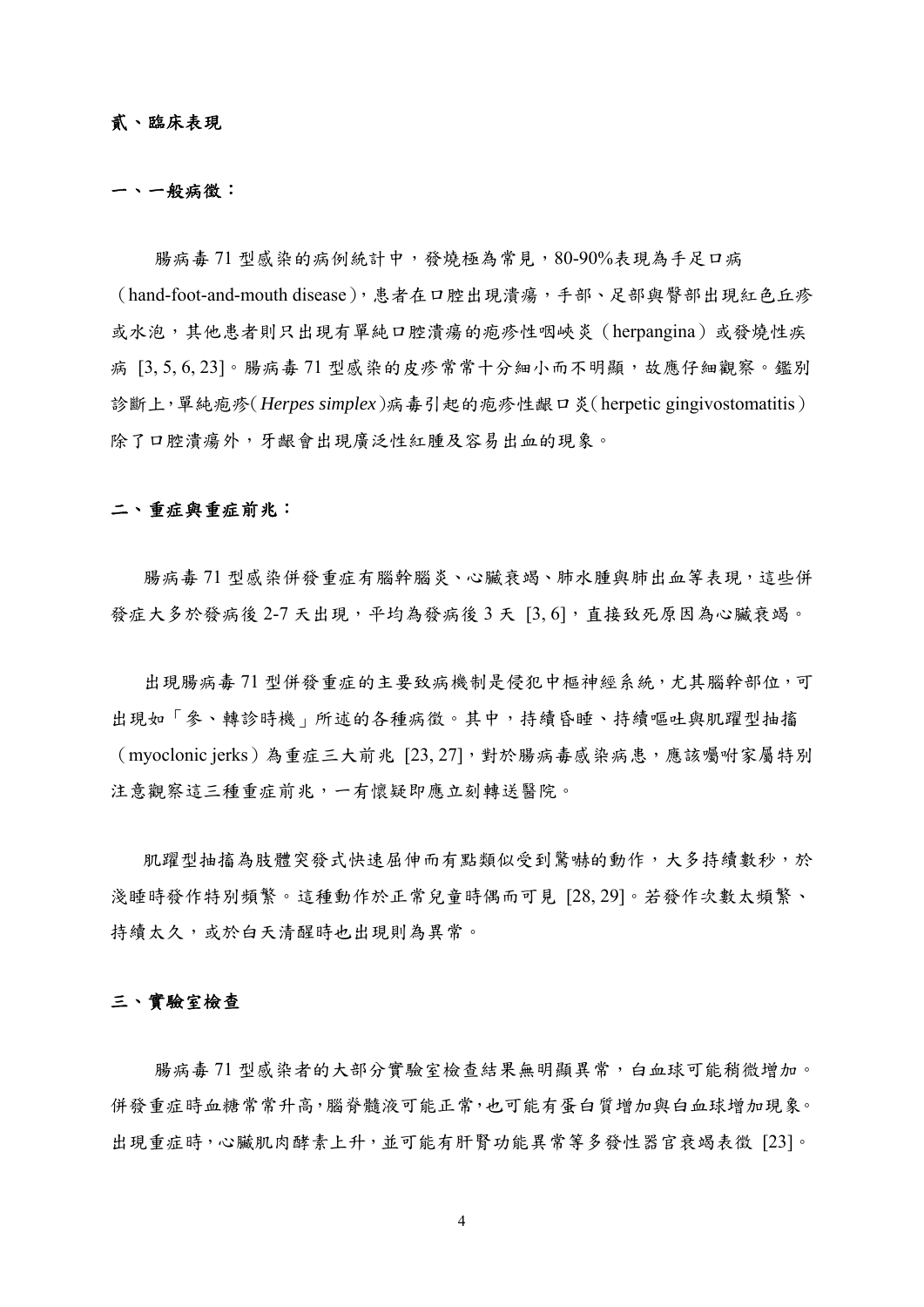### 四、影像檢查

腦部電腦斷層的診斷價值較差,腦部與脊髓的磁振造影檢查則可能在 T2 加權影像  $(T2$ -weighted image)的腦幹、脊髓與其他部位出現高強度訊號  $[23]$ 。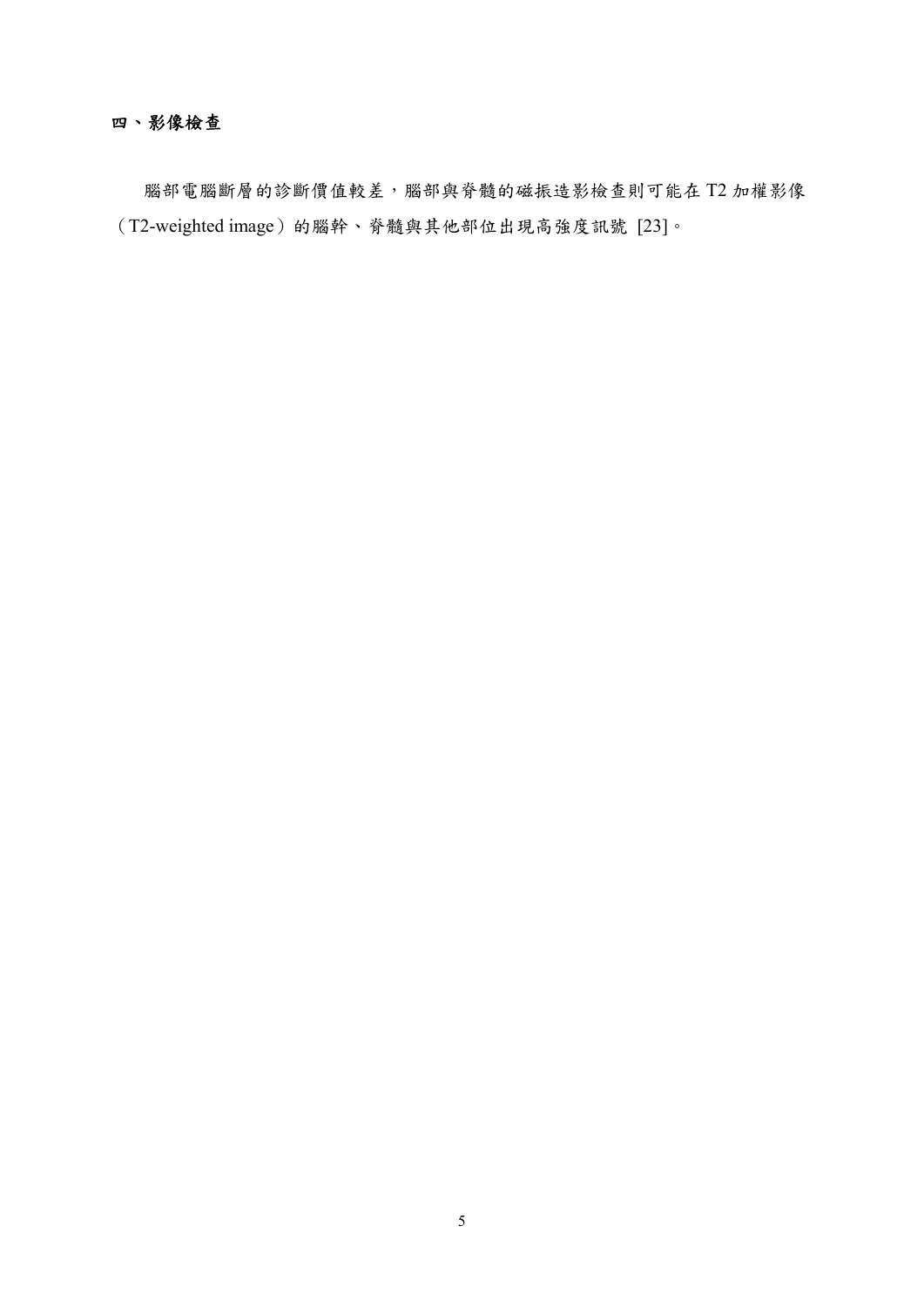### 參、轉診時機

病童罹患手足口病或疱疹性咽峽炎,或病童之親密接觸者有手足口病或疱疹性咽峽 炎時,如果出現下列情形,必須懷疑已經或即將發生腸病毒 71 型感染併發重症,宜儘 速轉送至腸病毒重症責任醫院:

- 一、 神經系統病徵:包括持續昏睡、持續嘔吐、頻繁肌躍型抽搐、意識異常、痙攣、 眼球動作異常(例如:眼球往上看、眼球固定偏向一側、眼球亂轉、眼球震顫、 斜視)、顱神經功能異常、肢體麻痺、運動失調(ataxia)等。
- 二、 交感神經病徵:包括臉色蒼白、冒冷汗、血壓過高、無明顯誘因的心跳過快、肢 體顫抖(tremor)、高血糖等。
- 三、 心肺系統病徵:包括無明顯誘因的呼吸急促、無明顯誘因的心跳過快或過慢、心 律不整、血壓過低或過高、脈搏微弱、運動耐受不良(exercise intolerance)、皮 膚發紺、手腳冰冷等。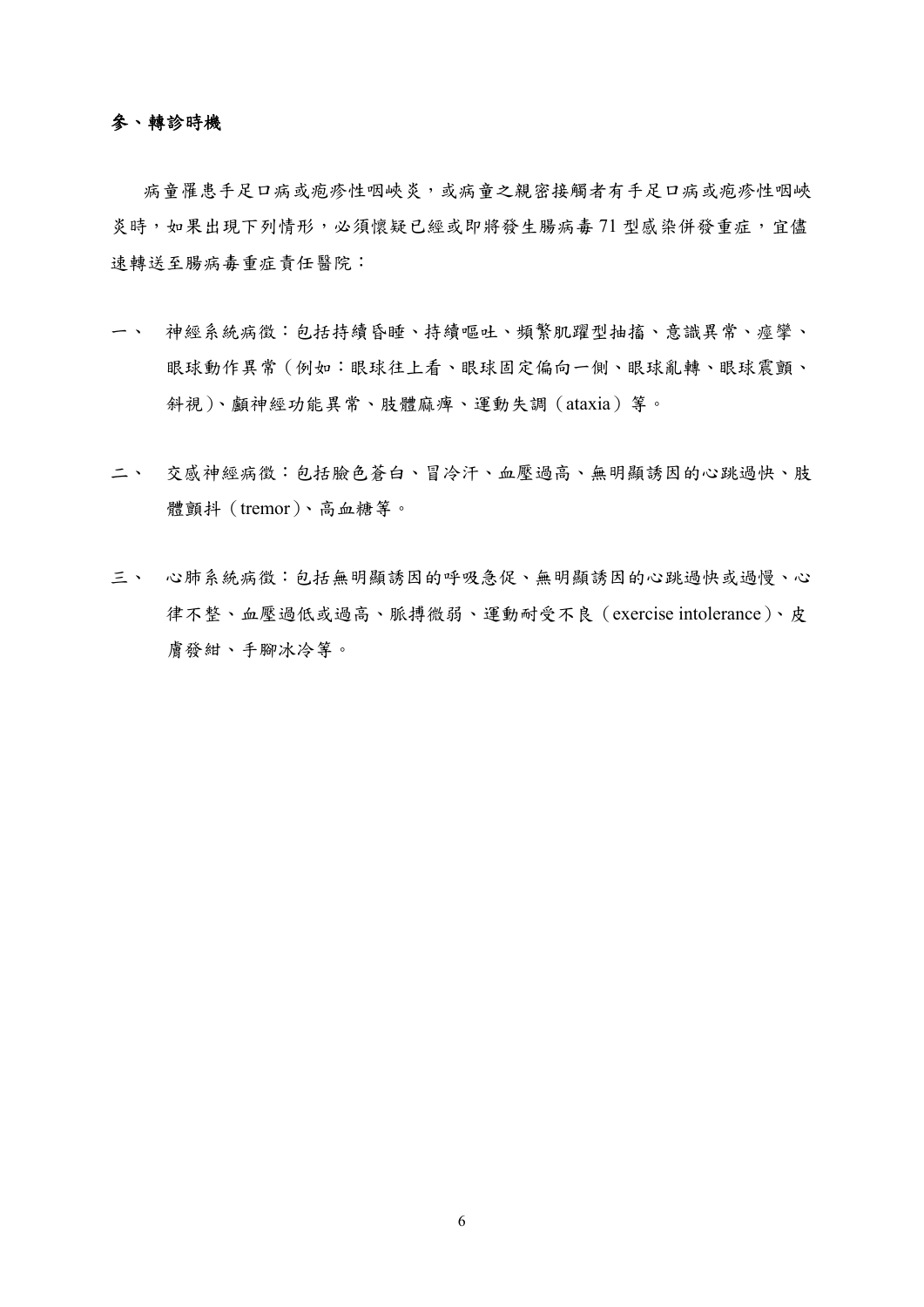#### 肆、臨床檢查

除例行診療外,應特別注意下列事項:

- 一、接觸史和群聚史(history of contact and cluster):
	- 1. 家中親密接觸者最近 2 週所罹患之急性病症
	- 2. 是否經常性活動於幼兒園及學校等場所,其場所是否有類似病例
- 二、現病史(present illness)
	- 1.一般性症狀(general symptoms)
		- 發燒
		- 活力降低
		- 尿量減少
	- 2.神經症狀(neurological symptoms)
		- 意識狀態異常:煩躁不安、驚嚇表情 (startled appearance)
		- 頭痛、嘔吐、頸部僵硬與疼痛
		- 說話不清
		- 幻覺、錯覺
		- 睡眠狀態改變:嗜睡、睡眠中斷、無法入睡
	- 肢體運動異常:步態不穩、肢體無力、運動失調、痙攣、肌躍型抽搐
	- 3.心肺系統症狀(cardiopulmonary symptoms)
		- 呼吸過快、異常呼吸型態
		- 心跳快或過慢、心悸
		- 發紺

手腳冰冷、冒冷汗

三、身體檢查(physical examination)

口腔潰瘍

- 牙齦紅腫(若有,則為單純疱疹病毒感染引起的疱疹性齦口炎)
- 皮疹:是否有丘疹與水泡,特別注意手部、腳部、肘關節、膝關節與臀部
- 脈搏測量(至少一分鐘):注意是否有心跳過快、過慢、心律不整的情形
- 呼吸測量:呼吸速度和型態、血氧飽和度
- 血壓測量:注意選擇合適尺寸的壓脈帶
- 意識狀態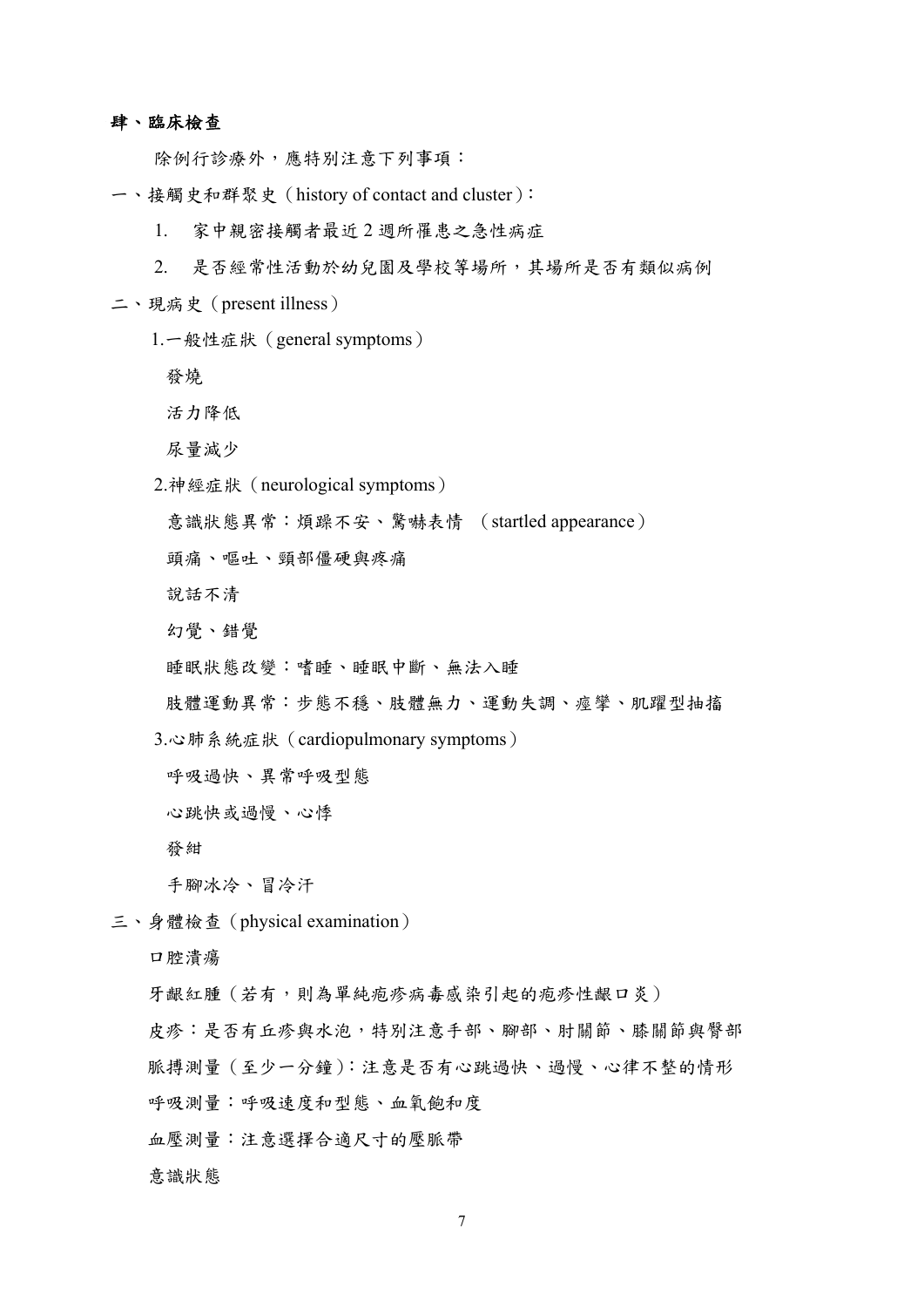頸部僵硬

腦膜炎病徵:Brudzinski 病徵、Kernig 病徵

神經學檢查:包括瞳孔大小與對光反應、肌力、深部肌腱反射與其他神經反射、顱 神經檢查(尤其第 6,7,9,10,11,12 對顱神經)

小腦病徵檢查

四、實驗室檢查與監測(laboratory examination and monitor)

| 項目 |                                                  | 註             |
|----|--------------------------------------------------|---------------|
|    | 心電圖監測 (electrocardiographic monitor)             | $\mathbf{A}$  |
|    | 血液氣體分析                                           |               |
|    | 血氧飽和度監測                                          | A             |
|    | 中心静脈壓監測 (central venous pressure monitor)        | A             |
|    | 胸部X光                                             |               |
|    | 肌酸磷酸激酶 (creatine phosphokinase, CK) 與 MB 型肌酸磷酸激酶 | B             |
|    | $(CK-MB)$                                        |               |
|    | 心肌鈣蛋白 (troponin-I)                               | B             |
|    | 血糖                                               | B             |
|    | 電解質                                              | B             |
|    | 病毒學檢查:病毒培養或聚合酶鏈反應(喉嚨擦拭檢體、肛門擦拭檢                   | $\mathcal{C}$ |
|    | 體、糞便、腦脊髓液與其他體液),血清抗體檢驗(血清檢體)                     |               |
|    | 腦脊髓液檢查:需要加護醫療,或有「參、轉診時機」所述之神經系                   |               |
|    | 統病徵或交感神經病徵。血壓低下時避免檢查,宜等血壓穩定後再進                   |               |
|    | 行                                                |               |
|    | 腦部與脊髓的磁振造影影像 (magnetic resonance image) 檢查:需要加   |               |
|    | 護醫療,或有「參、轉診時機」所述之神經系統病徵或交感神經病徵                   |               |
|    | 心臟超音波檢查:需要加護醫療,或有「參、轉診時機」所述之神經                   | B             |
|    | 系統、交感神經或心肺系統病徵                                   |               |

註 A:得視病人情況連續監測;B:得視病人情況追蹤檢測;C:糞便檢體優於肛門擦 拭檢體。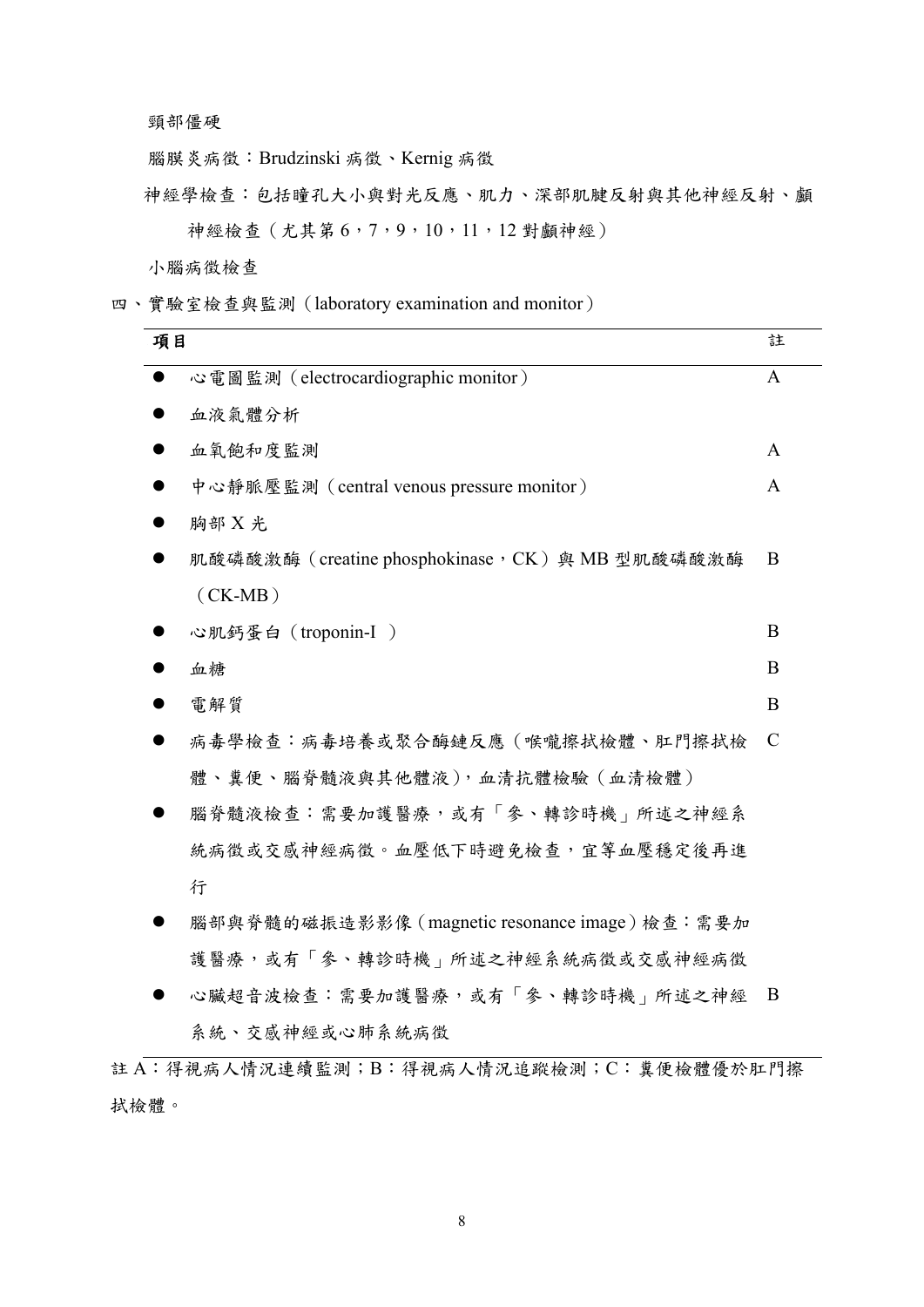### 一、第一期:一般感染(**stage I: uncomplicated infection**)

- (一)臨床表徵:發燒、口腔潰瘍,手足與臀部的丘疹或水泡,口腔潰瘍可出現於 整個口腔內部
- (二)處置:
	- 1. 症狀治療為主,如退燒、止痛、預防與治療脫水。
	- 2. 教育家屬需注意事項:觀察重症前驅症狀、隔離病患與其他小孩、謹慎 處理分泌物與糞便等。
	- 3. 出現「參、轉診時機」所述病徵時,建議轉送至腸病毒重症責任醫院並 住院治療。

#### 二、第二期:腦脊髓炎(**stage II**:**encephalomyelitis**)

- (一)臨床表徵:
	- 1. 包括無菌性腦膜炎(aseptic meningitis)、腦幹腦炎、腦脊髓炎等引起之神 經系統異常表現,其中單純的無菌性腦膜炎預後良好,不屬於重症範疇。
	- 2. 腸病毒71型感染併發重症常常有腦幹腦炎的徵候,其臨床表現參見「貳、 腸病毒 71 型感染的臨床表現」與「參、轉診時機」。

(二)處置:

- 1. 給予靜脈注射免疫球蛋白,適應症如附件一。
- 2. 在維持基本血壓前提下,以適當的速度適度給予水分,並避免在極短時 間內給予快速大量靜脈輸液(fluid challenge)。
- 3. 考慮會診兒童神經科,可視臨床需要進行腦部與脊髓的磁振造影影像檢 查,或採集腦脊髓液送驗檢查。
- 4. 腸病毒 71 型感染不常出現痙攣之臨床表徵,若僅出現肌躍型抽搐,不建 議使用抗抽搐藥物。
- 5. 如果臨床上有需要,可安裝心電圖監視器、監測心臟肌肉酵素(MB 型 肌酸磷酸激酶、心肌鈣蛋白)及血糖、進行心臟超音波檢查。
- 6. 監測血壓。
- 7. 如出現血壓升高(正常血壓值請參閱附件三)、需過度換氣治療、昏迷指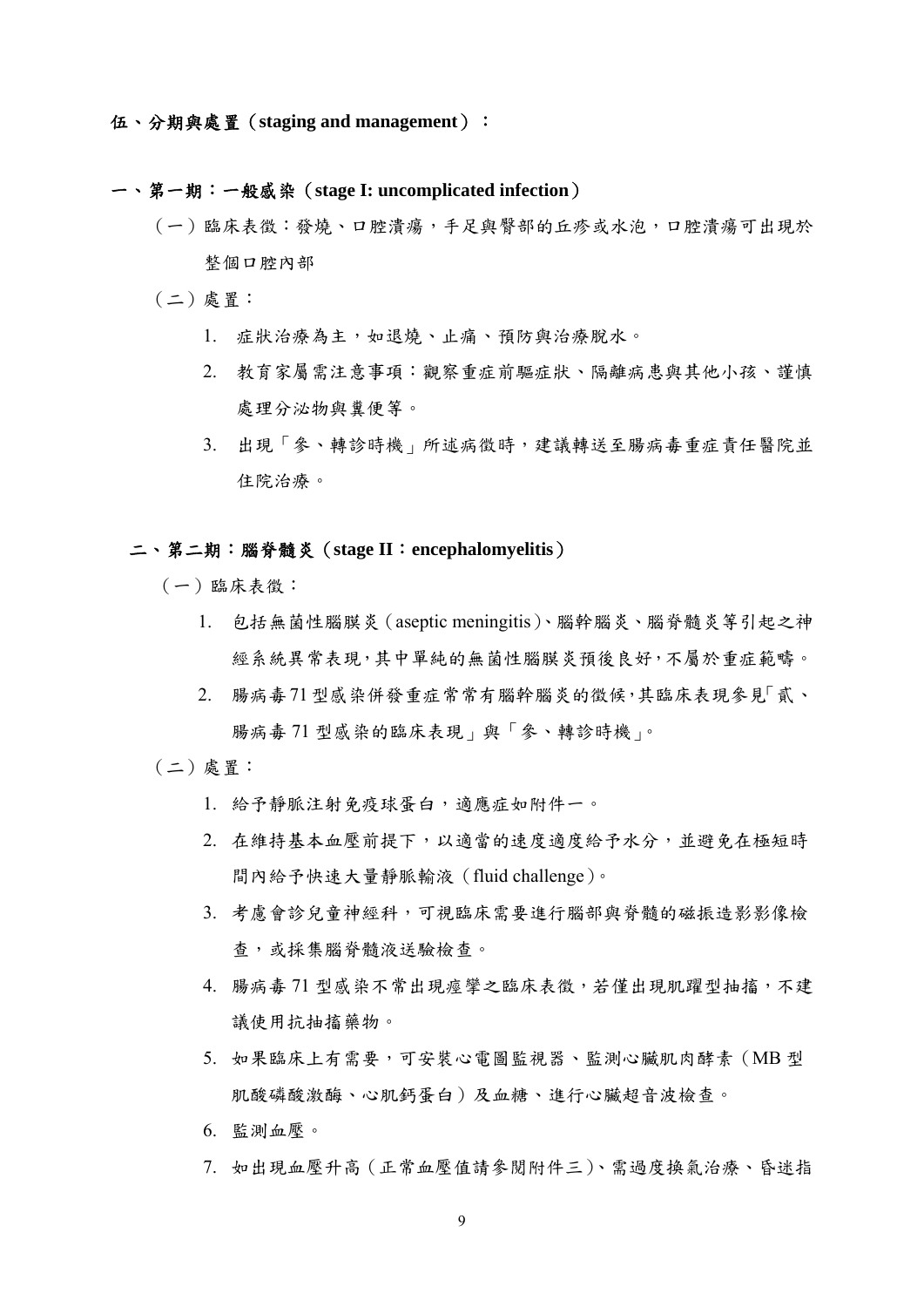數低於9分或快速條低中,則進入自主神經失調期,應住進加護病房或 立即轉診至腸病毒重症責任醫院。

- 三、第三期:自主神經失調(**stage III**:**autonomic dysregulation**)
	- (一)臨床表徵:
		- 1. 出現如「參、轉診時機」所述的交感神經病徵,始於血壓升高(正常血 壓值請參閱附件三)、心跳過快或出現肺水腫/肺出血,一般持續不超過 1天。重症病患大多無法偵測到高血壓,也可能沒有出現此期之其他特 徵,而直接進入心臟衰竭期 [25, 30, 31]。
		- 2. 肺水腫/肺出血可依胸部 X 光兩側網狀顆粒的毛玻璃樣變化、咳血、或 血性泡沫痰為診斷參考。
	- (二)處置:
		- 1. 病人應於加護病房內照護並密切觀察,部份個案可能於數小時內快速進 展至心臟衰竭期。
		- 2. 限制水份給予,每日水份供應以 70%維持量為原則,輸血、免疫球蛋白、 甘露醇(mannitol)、甘油(glycerol)等輸注量另計。
		- 3. 持續監測心臟功能:設置動脈導管(arterial line)監測血壓與動脈血液 氣體分析,設置中央靜脈導管監測中心靜脈壓,進行心臟超音波檢查。 心臟超音波檢查應該注意短縮分率(fractional shortening)或射出分率 (ejection fraction)等左心衰竭指標,並持續追蹤。
		- 4. 給予 milrinone 0.25 0.75 μg/kg/min 持續滴注,可考慮先給予負荷劑量 (loading dose)25 – 50 µg/kg,靜脈滴注 30 - 60 分鐘。另選用藥為 dobutamine 2 - 10 μg/kg/min。
		- 5. 有高血壓現象時,仍建議使用 milrinone。不建議用 β-阻斷劑(β-blocker)、 鈣離子通道阻斷劑(calcium channel blocker)等降血壓藥物,以免對心 臟收縮力產生負面影響。
		- 6. 呼吸器治療
			- (1)氣管插管與使用呼吸器之適應症包括呼吸窘迫、肺水腫、肺出血、 心臟衰竭、意識障礙(昏迷指數 9 分以下)。
			- (2) 吐氣末陽壓 (positive end-expiratory pressure, PEEP)設定於 6-8 cmH2O。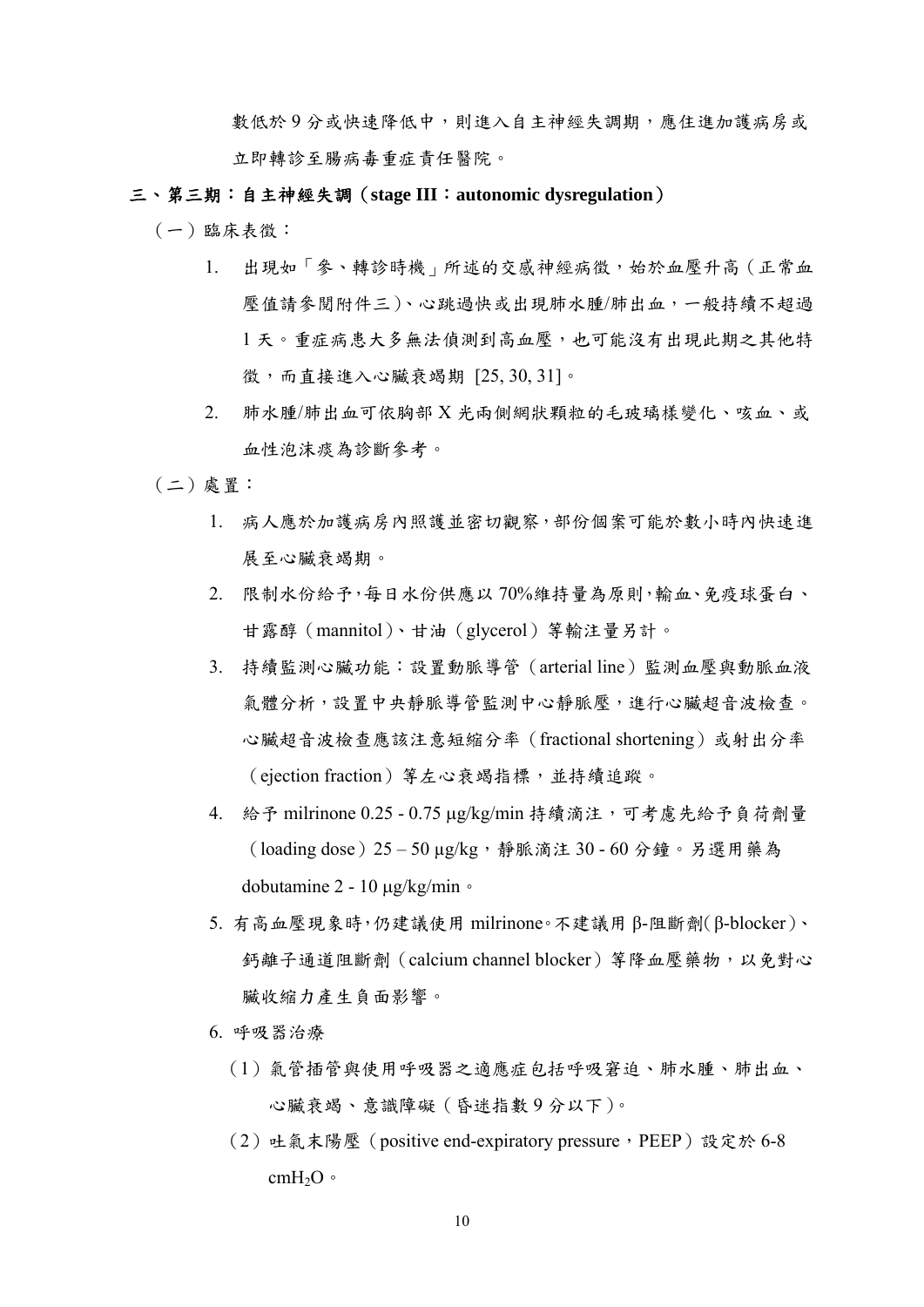- (3) 如果平均氣道壓力 (mean airway pressure, MAP) 超過 15 cmH<sub>2</sub>O, 或氧合指數 (oxygenation index = (MAP × FiO<sub>2</sub> × 100) ÷ PaO<sub>2</sub>) 大於 13,病人血液氧氣濃度仍然低下或肺出血無法停止時,可考慮使用 高頻呼吸器(high frequency oscillatory ventilator)。
- 7. 檢查血紅素、血小板、凝血酶原時間(prothrombin time,PT)、活化部分 凝血酶原時間 (activated partial thromboplastin time, APTT) 並矯正之, 宜將血紅素維持在 10-12 g/dL 以上。
- 8.若之前未使用過免疫球蛋白,此時可使用靜脈注射免疫球蛋白。
- 9.考慮各醫院體外膜氧合 (extracorporeal membrane oxygenation, ECMO)小 組之整備時間,如果生命徵象 (vital sign) 不穩,可以考慮通知 ECMO 小 組開始準備。

### 四、第四期:心臟衰竭(**stage IV**:**heart failure**)

- (一)臨床表徵:休克症狀、血壓下降,出現如「參、轉診時機」所述之心肺系統 病徵。血壓低於附件三所列之同年齡正常值下限時,可認為進入本期。此時, 血壓可能急速降低而致死,應特別嚴密監測。
- (二)處置:
	- 1. 強心劑(inotropic agent):如有需要,宜儘速使用以維持足夠之血壓  $\mathbb{I}$ 收縮壓於 1 月內新生兒 > 60 mmHg、1 歲內嬰兒 > 70 mmHg、 18 歲以下兒童:>(70+歲數 × 2)mmHg】,推薦藥物的優先順序 依序為 (可視需要併用,並依臨床狀況調整劑量):
		- 1) Milrinone:0.25 0.75 μg/kg/min 持續滴注,可考慮先給予負荷 劑量(loading dose)25 - 50 µg/kg,靜脈滴注 30 - 60 分鐘。
		- 2) Dobutamine:  $2 20 \mu g/kg/min \circ$
		- 3) Dopamine:  $5 15 \mu g/kg/min \cdot$
		- 4) Epinephrine:  $0.05 0.3 \text{ µg/kg/min}$
	- 2. 中心靜脈壓監測:小心地提供適當的前負荷(preload),因為高呼吸 道平均壓力會影響胸腔內壓與中心靜脈壓、減少靜脈回流。如果血壓 與周邊血液灌流不佳,中心靜脈壓低於 8 cmH2O (約 6 mmHg)時, 可嘗試稍微加快靜脈輸液的速度而在適當的時間內給予 5 - 10 ml/kg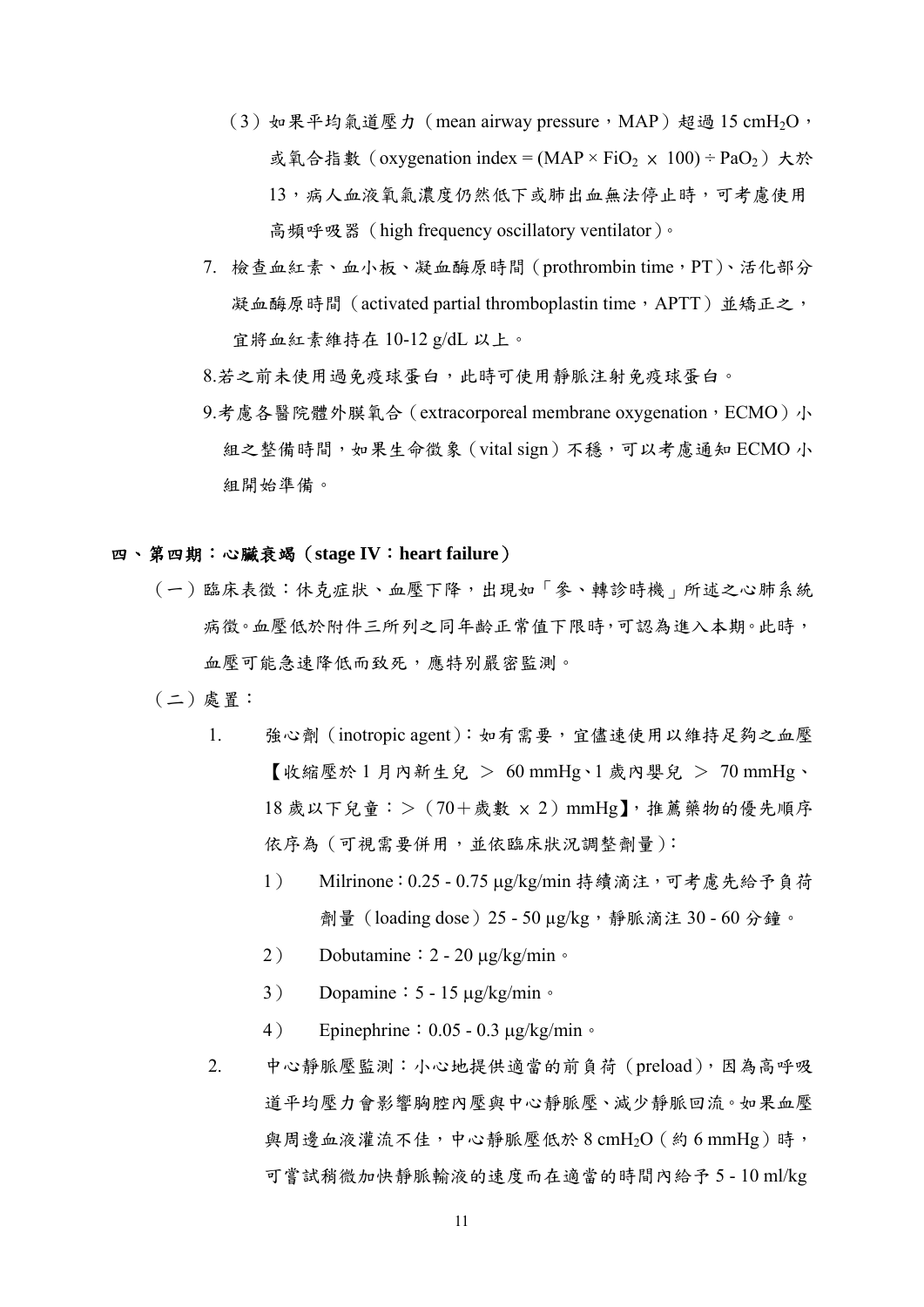的輸液,並小心地評估其效果,應該避免在短時間內給予大量而全速 的靜脈輸液。

- 3. 使用呼吸器。
- 4. 可給予適度糖分含量的輸液以供給營養,儘量維持血糖於 100 200 mg/dL,一旦生命徵象穩定後,可開始嘗試管灌飲食。
- 5. 維持血色素在 10 12 g/dL 以上。
- 6. 若之前未使用過免疫球蛋白,此時可使用靜脈注射免疫球蛋白。
- 7. 本期有腦血流量減少的可能,可以考慮施行經顱骨都卜勒超音波 (transcranial Döppler ultrasonography)或頸靜脈血氧等監測以提供治 療依據。
- 8. 體外膜氧合(ECMO):出現下列情形且有相關資源時,可考慮使用 ECMO [32]:
	- 1) 給予大量強心劑仍然無法維持心輸出量,即升壓指數(inotropic  $equivalent$ ) > 25 時 (註:升壓指數單位為μg/kg/min,其數值 = dopamine 劑量 + dobutamine 劑量 + 10 × milrinone 劑量 + 100 × epinephrine 劑量 + 100 × norepinephrine 劑量)。
	- 2) 左心室短縮分率(fractional shortening) ≦ 20%或射出分率 (ejection fraction)  $\leq 40\%$
	- 3) 嚴重之器官組織灌流不足。
	- 4) 嚴重呼吸衰竭。
- 9. 進入心臟衰竭期的病患有高死亡率,可能會留有嚴重後遺症,如肢體麻 痺、顱神經麻痺、吞嚥困難、肺部換氣不足等,且可能反覆肺部感染。
- 10. 依病程須分別進行復健、鼻胃管餵食、氣管切開術及呼吸器輔助、胸腔 物理治療等長期照護前準備,視情形下轉送適當機構。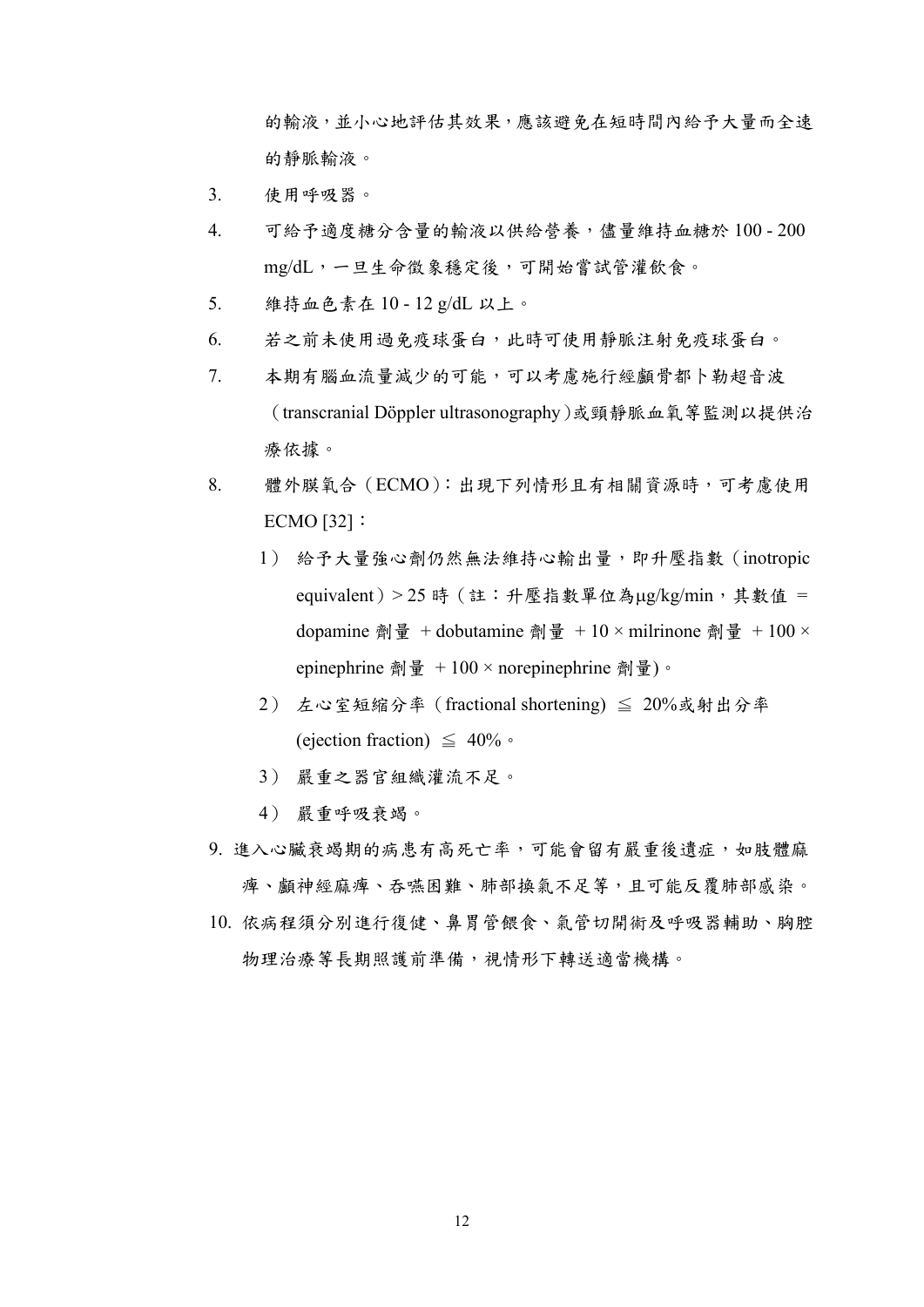## 陸、參考文獻

- 1. Solomon T, Lewthwaite P, Perera D, Cardosa MJ, McMinn P, Ooi MH. Virology, epidemiology, pathogenesis, and control of enterovirus 71. Lancet Infect Dis 2010;10:778-90.
- 2. Chen KT, Chang HL, Wang ST, Cheng YT, Yang JY. Epidemiologic features of hand-foot-mouth disease and herpangina caused by enterovirus 71 in Taiwan, 1998-2005. Pediatrics 2007;120:e244-52.
- 3. Sun LM, Zheng HY, Zheng HZ, et al. An enterovirus 71 epidemic in Guangdong Province of China, 2008: epidemiological, clinical, and virogenic manifestations. Jpn J Infect Dis 2011;64:13-8.
- 4. Liu Y, Wang X, Liu Y, et al. Detecting spatial-temporal clusters of HFMD from 2007 to 2011 in Shandong Province, China. PLoS One 2013;21;8:e63447.
- 5. Ho M, Chen ER, Hsu KH, et al. An epidemic of enterovirus 71 infection in Taiwan. N Engl J Med 1999; 341: 929–35.
- 6. Chang LY, Lin TY, Hsu KH, et al. Clinical features and risk factors of pulmonary oedema after enterovirus-71-related hand, foot, and mouth disease. Lancet 354(9191):1682-6, 1999 Nov 13.
- 7. AbuBakar S, Sam IC, Yusof J, et al. Enterovirus 71 Outbreak, Brunei. Emerg Infect Dis 2009;15:79-82.
- 8. Hyeon JY, Hwang S, Kim H, et al. Accuracy of diagnostic methods and surveillance sensitivity for human enterovirus, South Korea, 1999–2011. Emerg Infect Dis 2013;19:1268-75.
- 9. Chatproedprai S, Theanboonlers A, Korkong S, Thongmee C, Wananukul S, Poovorawan Y. Clinical and molecular characterization of hand-foot-and-mouth disease in Thailand, 2008-2009. Jpn J Infect Dis 2010;63:229-33.
- 10. Lee MS, Chiang PS, Luo ST, et al. Incidence rates of enterovirus 71 infections in young children during a nationwide epidemic in Taiwan, 2008–09. PLoS Negl Trop Dis 2012;6:e1476.
- 11. Xing W, Liao Q, Viboud C, et al. Hand, foot, and mouth disease in China, 2008-12: an epidemiological study. Lancet Infect Dis 2014;14:308-18.
- 12. Deng T, Huang Y, Yu S, et al. Spatial-temporal clusters and risk factors of hand, foot, and mouth disease at the district level in Guangdong Province, China. PLoS One 2013;8:e56943.
- 13. Khanh TH, Sabanathan S, Thanh TT, et al. Enterovirus 71-associated hand, foot, and mouth disease, Southern Vietnam, 2011. Emerg Infect Dis. 2012;18:2002-5.
- 14. Chen CS, Yao YC, Lin SC, et al. Retrograde axonal transport: a major transmission route of enterovirus 71 in mice. J Virol 2007;81: 8996–9003.
- 15. Wong KT, Munisamy B, Ong KC, et al. The distribution of inflammation and virus in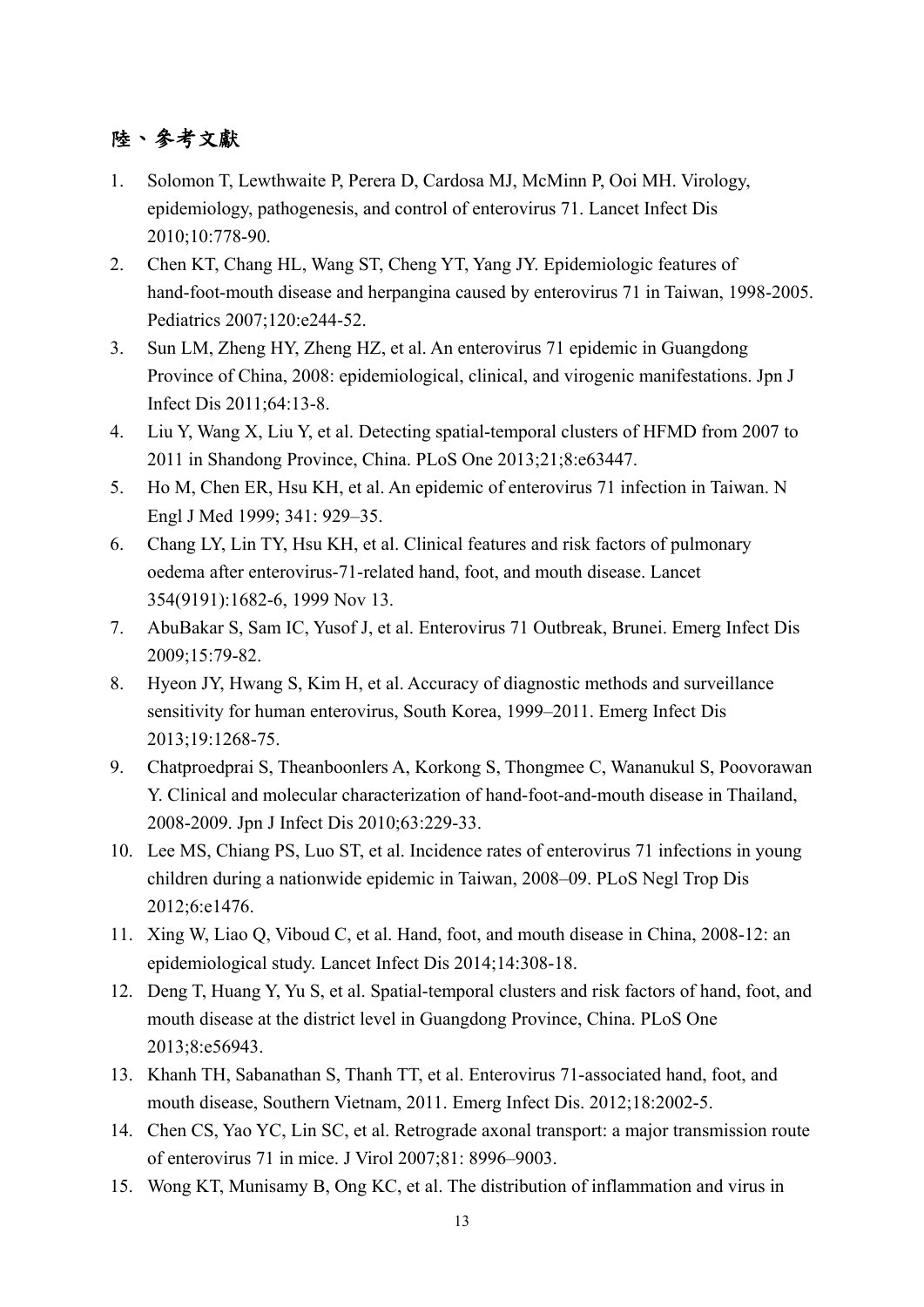human enterovirus 71 encephalomyelitis suggests possible viral spread by neural pathways. J Neuropathol Exp Neurol 2008; 67: 162–69.

- 16. Ong KC, Badmanathan M, Devi S, Leong KL, Cardosa MJ, Wong KT. Pathologic characterization of a murine model of human enterovirus 71 encephalomyelitis. J Neuropathol Exp Neurol 2008;67: 532–42.
- 17. Chen YC, Yu CK, Wang YF, Liu CC, Su IJ, Lei HY. A murine oral enterovirus 71 infection model with central nervous system involvement. J Gen Virol 2004;85:69-77.
- 18. Cardosa MJ, Krishnan S, Tio PH, Perera D, Wong SC. Isolation of subgenus B adenovirus during a fatal outbreak of enterovirus 71-associated hand, foot, and mouth disease in Sibu, Sarawak. Lancet 1999; 354: 987–91.
- 19. Tu PV, Thao NT, Perera D, et al. Epidemiologic and virologic investigation of hand, foot, and mouth disease, southern Vietnam, 2005. Emerg Infect Dis 2007; 13: 1733–41.
- 20. Zhang Y, Zhu Z, Yang W, et al. An emerging recombinant human enterovirus 71 responsible for the 2008 outbreak of hand foot and mouth disease in Fuyang city of China. Virol J 2010; 7: 94.
- 21. Chang LY, Huang YC, Lin TY. Fulminant neurogenic pulmonary oedema with hand, foot, and mouth disease. Lancet 1998; 352: 367–8.
- 22. Chi CY, Khanh TH, Thoa le PK, et al. Milrinone therapy for enterovirus 71-induced pulmonary edema and/or neurogenic shock in children: a randomized controlled trial. Crit Care Med 2013;41:1754-60.
- 23. Li CC, Yang MY, Chen RF, et al. Clinical manifestations and laboratory assessment in an enterovirus 71 outbreak in southern Taiwan. Scand J Infect Dis. 2002;34:104-9.
- 24. Fu YC, Chi CS, Lin NN, et al. Comparison of heart failure in children with enterovirus 71 rhombencephalitis and cats with norepinephrine cardiotoxicity. Pediatr Cardiol 2006;27:577-84.
- 25. Fu YC, Chi CS, Chiu YT, et al. Cardiac complications of enterovirus rhombencephalitis. Arch Dis Child 2004;89:368-73.
- 26. Lu WH, Hsieh KS, Lu PJ, et al. Hexamethonium reverses the lethal cardiopulmonary damages in a rat model of brainstem lesions mimicking fatal enterovirus 71 encephalitis. Crit Care Med 2013; 41:1276–85.
- 27. Lu HK, Lin TY, Hsia SH, et al. Prognostic implications of myoclonic jerk in children with enterovirus infection. J Microbiol Immunol Infect 2004;37:82-7.
- 28. Daoust-Roy J, Seshia SS. Benign neonatal sleep myoclonus: a differential diagnosis of neonatal seizures. Am J Dis Child 1992; 146:1236–1241
- 29. Di Capua M, Fusco L, Ricci S, et al. Benign neonatal sleep myoclonus: clinical features and video-polygraphic recordings. Mov Disord 1993; 8:191–194
- 30. Lin TY, Chang LY, Hsia SH, et al. The 1998 enterovirus 71 outbreak in Taiwan: pathogenesis and management. Clin Infect Dis 2002;34(suppl 2): S52–57.
- 31. Wu JM, Wang JN, Tsai YC, et al. Cardiopulmonary manifestations of fulminant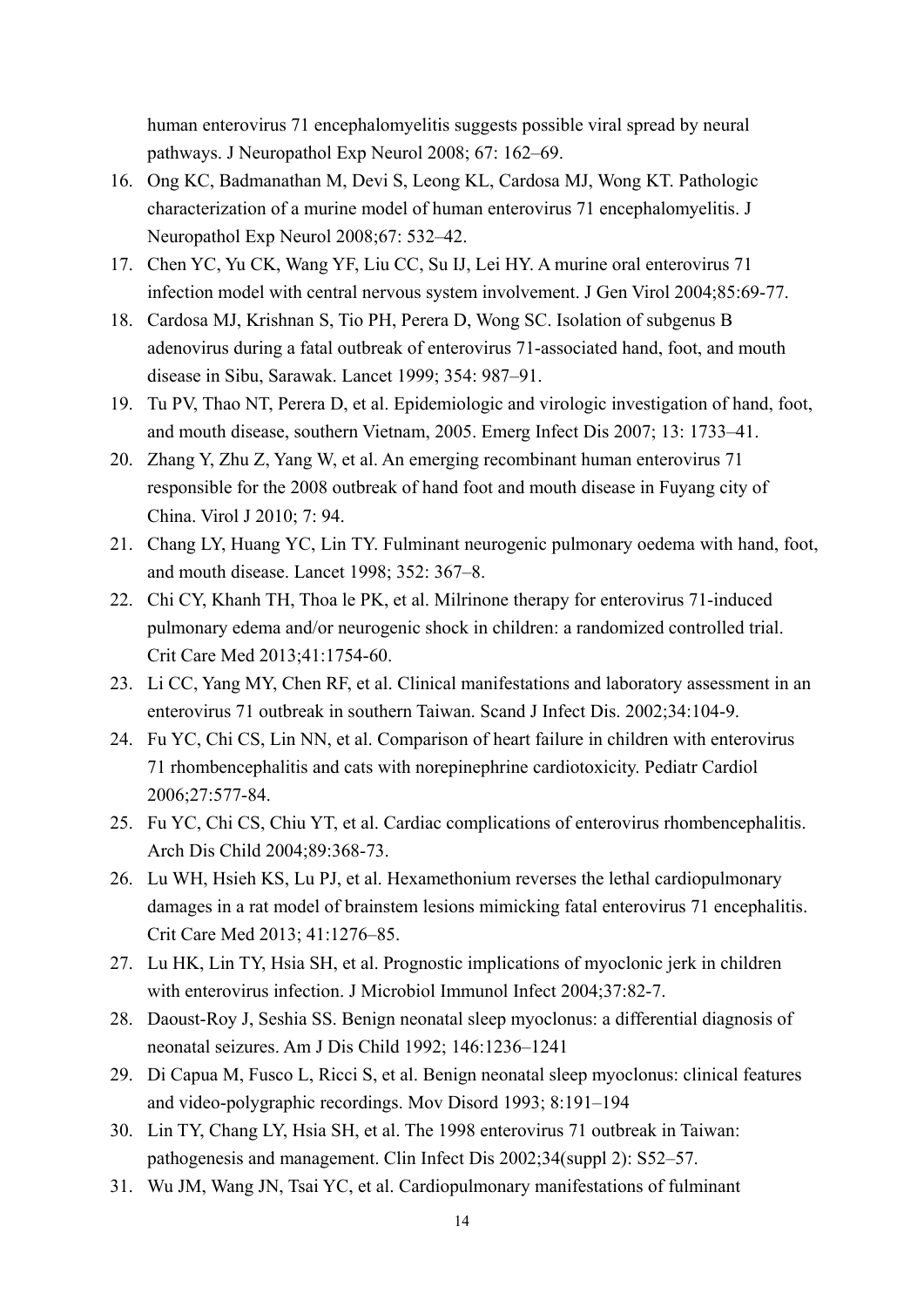enterovirus 71 infection. Pediatrics 2002; 109: e26.

32. Jan SL, Lin SJ, Fu YC, et al. Extracorporeal life support for treatment of children with enterovirus 71 infection-related cardiopulmonary failure. Intensive Care Med 2010;36:520-7.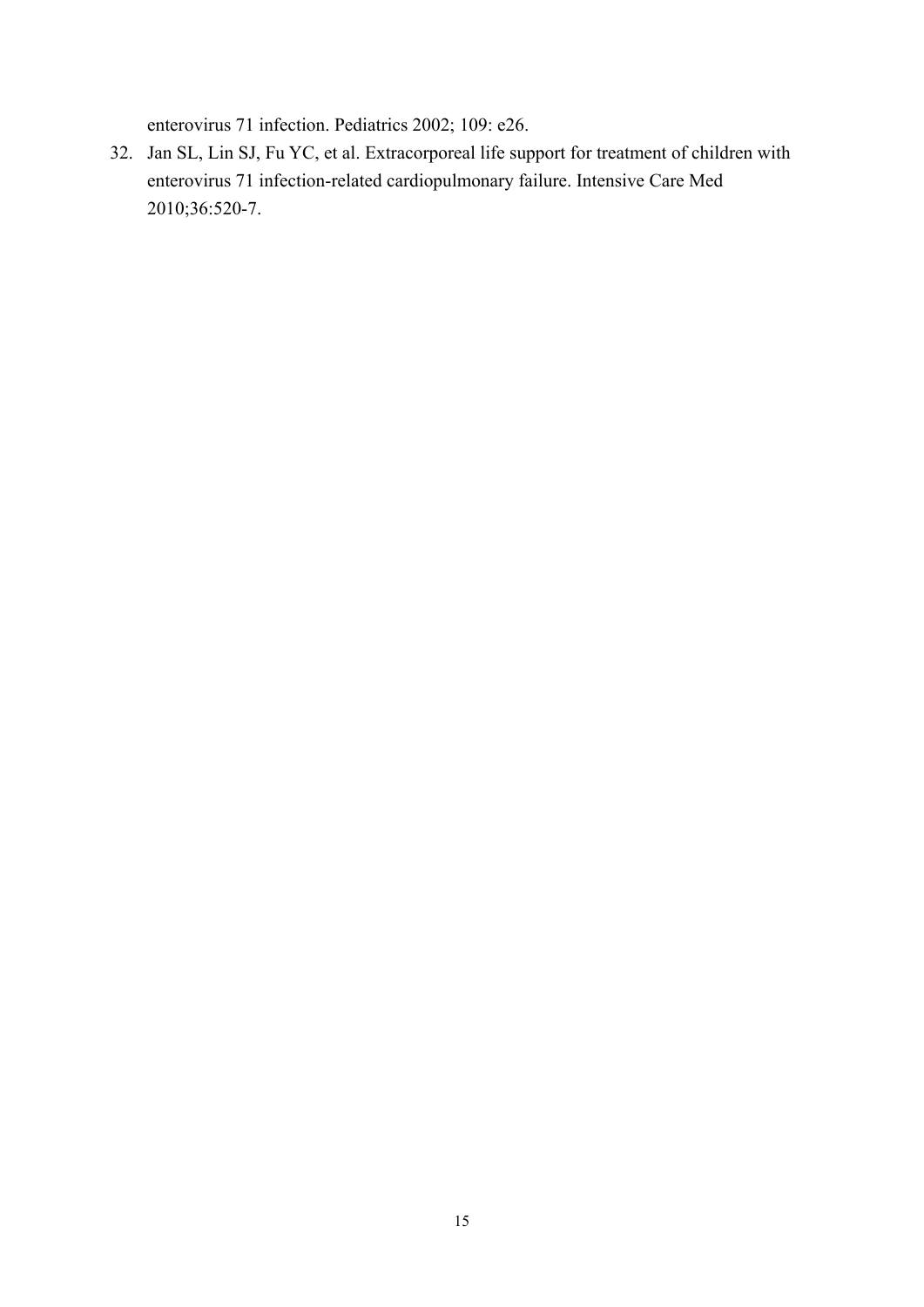### 附件一、腸病毒感染嚴重患者靜脈注射免疫球蛋白之適應症

- 一、靜脈注射免疫球蛋白對於腸病毒感染併發重症病人的治療效果,目前仍有待確 認。
- 二、原則使用於 5 歲以下患者,5 歲以上患者由主治醫師依臨床狀況決定。
- 三、適應症:出現手足口病或疱疹性咽峽炎臨床症狀,或與其他確定病例有流行病學 上相關(註1)的腸病毒感染個案,並且符合下列條件之一:
	- (一)急性腦脊髓炎(acute encephalomyelitis)。(註 2)
	- (二)急性無力性輕癱或麻痺(acute flaccid paresis/paralysis)。
	- (三)自主神經機能失調(autonomic nervous system dysregulation):肌躍型抽搐 合併無明顯誘因素之心跳過快(心跳每分鐘超過 140 次)、高血壓。(註 3)。
	- (四)急性心肺衰竭(acute cardiopulmonary failure)。
	- (五)敗血症候群(sepsis syndrome)。
	- 註 1:指個案發病前與確定病例有親密接觸可能性者,包括家庭或學校中的腸病 毒感染的確定病例。
	- 註 2:只有腦膜炎而無腦脊髓炎或急性無力性輕癱或麻痺者,及非腸病毒引起的 腦脊髓炎患者不符合使用條件。
	- 註 3:只有肌躍型抽搐症狀者不符合使用條件。
- 四、 建議劑量: 1 gm/kg 靜脈滴注 12 小時,共一次。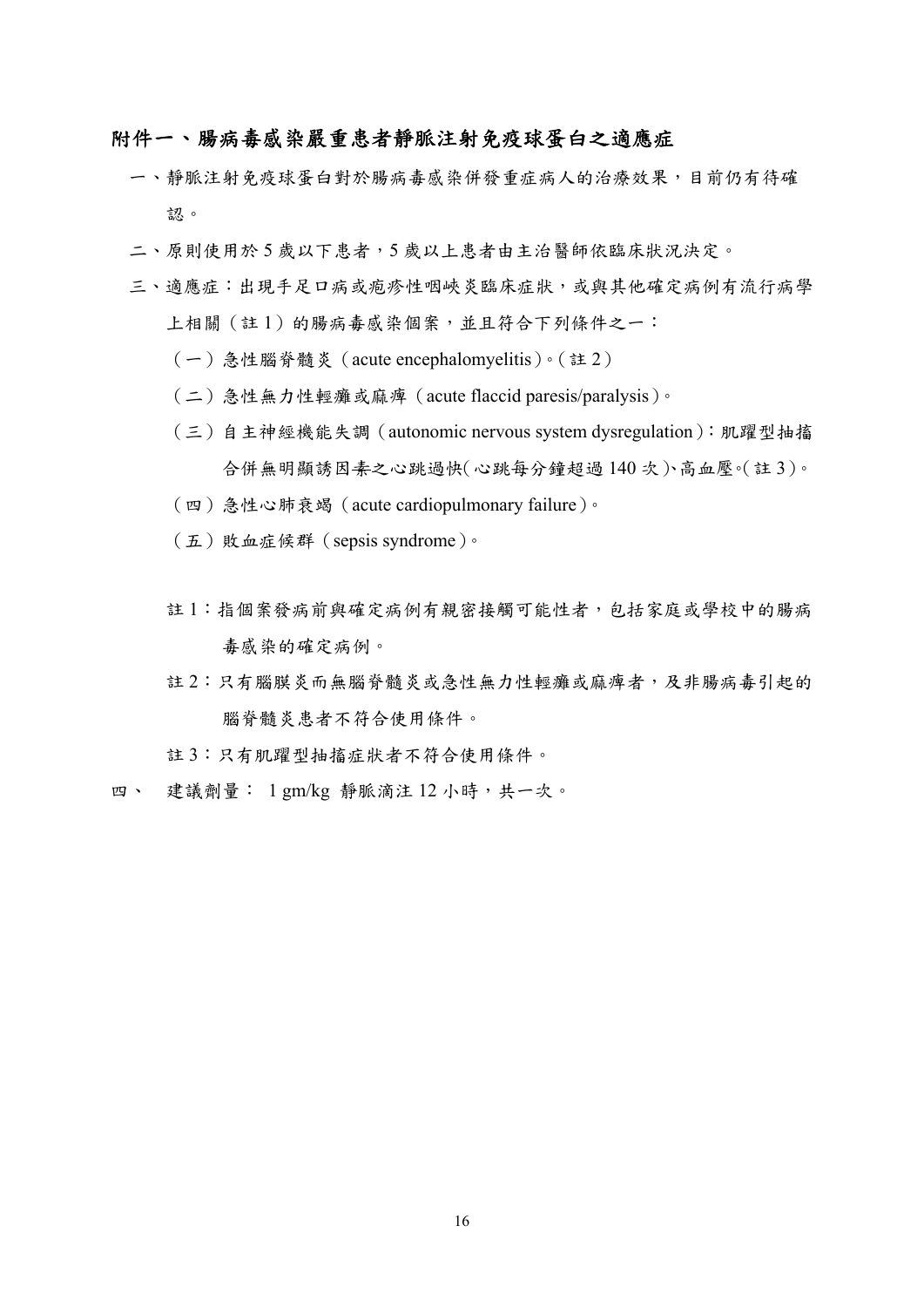附件二、依年齡別之兒童心跳參考值\*



\* 參考文獻:兒童心臟學第二版 (作者:王主科等,編者:呂鴻基、沈慶村、吳美環, ISBN: 978986657 5242)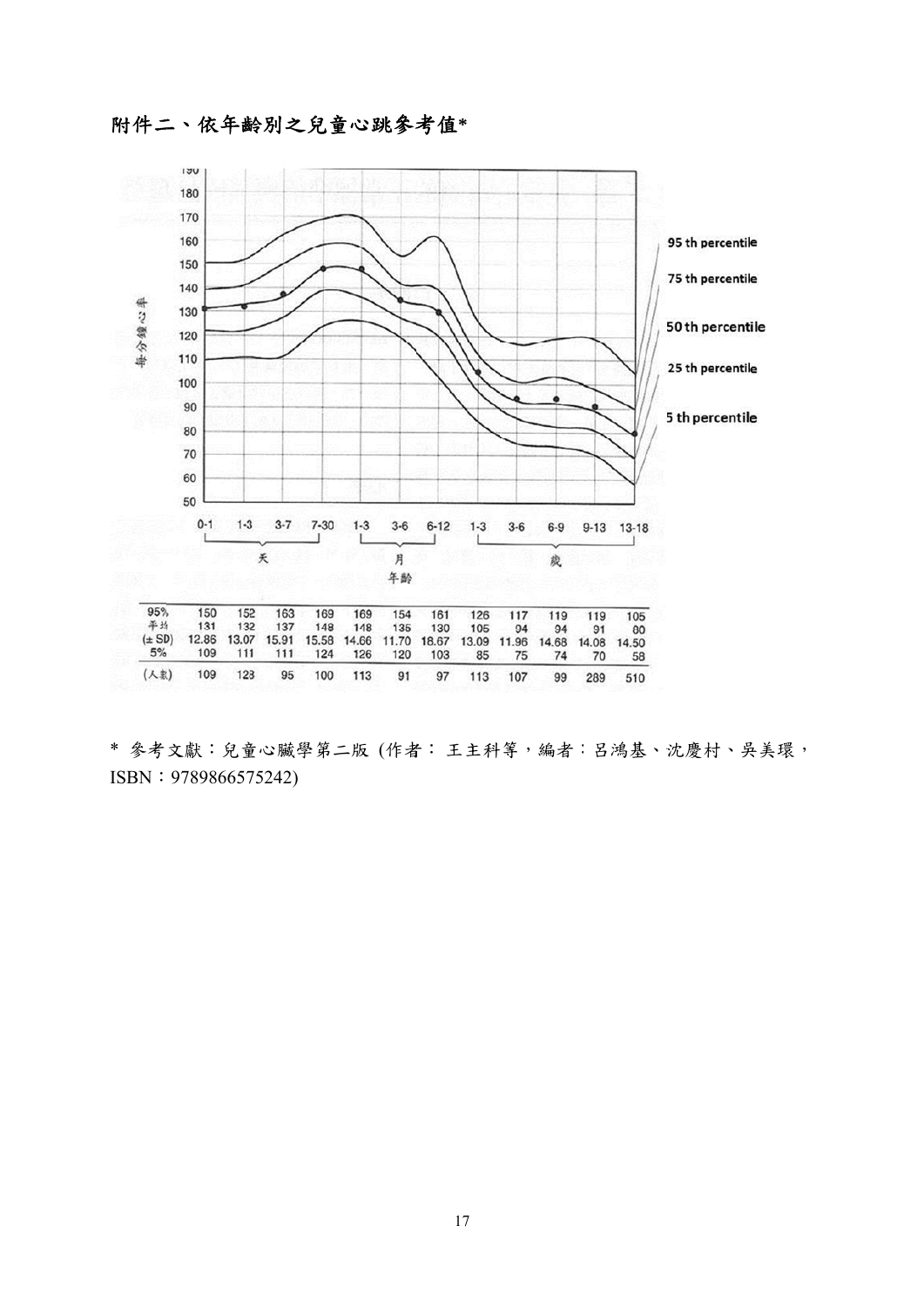|         | 血壓 $(mmHg)$ |           |
|---------|-------------|-----------|
| 年齢層     | 收縮壓         | 舒張壓       |
| 新生兒     | $60 - 90$   | $20 - 60$ |
| 嬰兒(6個月) | $87 - 105$  | $53 - 66$ |
| 幼兒 (2歲) | $95 - 105$  | $53 - 66$ |
| 兒童      |             |           |
| 2至7歲    | $97 - 112$  | $57 - 71$ |
| 7至15歲   | $112 - 128$ | $66 - 80$ |

附件三、依年齡別之兒童正常血壓參考值**\*** 

\* 参考文獻: Hazinski MF. Nursing Care of the Critically Ill Child, 2<sup>nd</sup> ed. St. Louis, Mo: Mosby Year Book; 1992.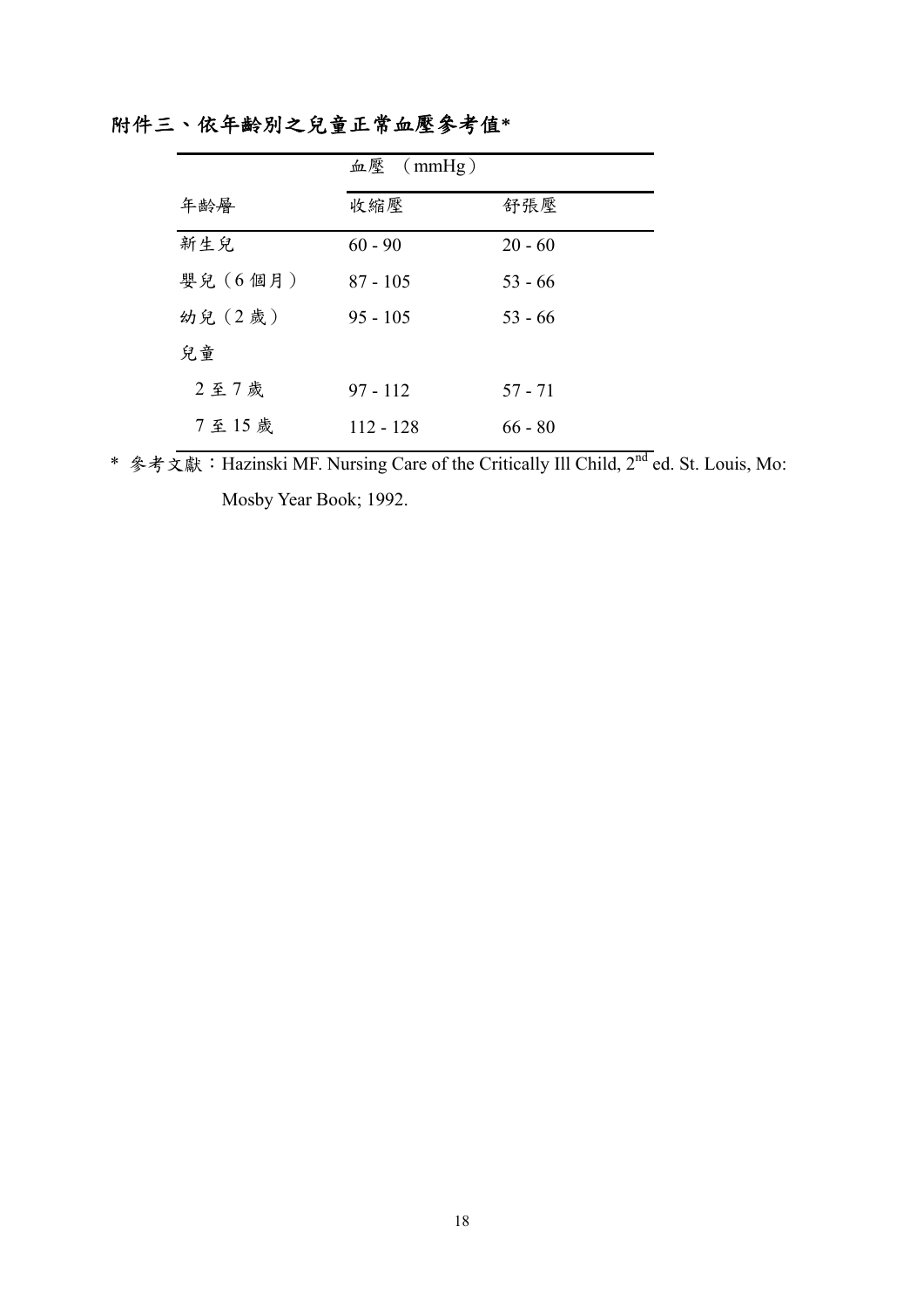# 附件四、中英名詞對照表

| 中文         | 英文                                    |
|------------|---------------------------------------|
| MB 型肌酸磷酸激酶 | creatine phosphokinase-MB             |
| β-阻斷劑      | $\beta$ -blocker                      |
| 一般性症狀      | general symptom                       |
| 一般感染       | uncomplicated infection               |
| 中心靜脈壓監測    | central venous pressure monitor       |
| 分期與處置      | staging and management                |
| 升壓指數       | inotropic equivalent                  |
| 心肌鈣蛋白      | troponin-I                            |
| 心肺系統症狀與徵候  | cardiopulmonary symptom               |
| 心電圖監測      | electrocardiographic monitor          |
| 心臟衰竭       | heart failure                         |
| 手足口病       | hand-foot-and-mouth disease           |
| 加權影像       | weighted image                        |
| 平均氣道壓力     | mean airway pressure                  |
| 甘油         | glycerol                              |
| 甘露醇        | mannitol                              |
| 生命徵象       | vital sign                            |
| 吐氣末陽壓      | positive end-expiratory pressure      |
| 肌酸磷酸激酶     | creatine phosphokinase                |
| 肌躍型抽搐      | myoclonic jerks                       |
| 自主神經失調     | autonomic dysregulation               |
| 快速大量靜脈輸液   | fluid challenge                       |
| 身體檢查       | physical examination                  |
| 兒茶酚胺心肌病變   | catecholamine cardiomyopathy          |
| 肢體顫抖       | tremor                                |
| 前負荷        | preload                               |
| 活化部分凝血酶原時間 | activated partial thromboplastin time |
| 射出分率       | ejection fraction                     |
| 氧合指數       | oxygenation index                     |
| 疱疹性咽峽炎     | herpangina                            |
| 疱疹性齦口炎     | herpetic gingivostomatitis            |
| 神經性肺水腫     | neurogenic pulmonary edema            |
| 神經症狀       | neurological symptom                  |
| 高頻呼吸器      | high frequency oscillatory ventilator |
| 動脈導管       | arterial line                         |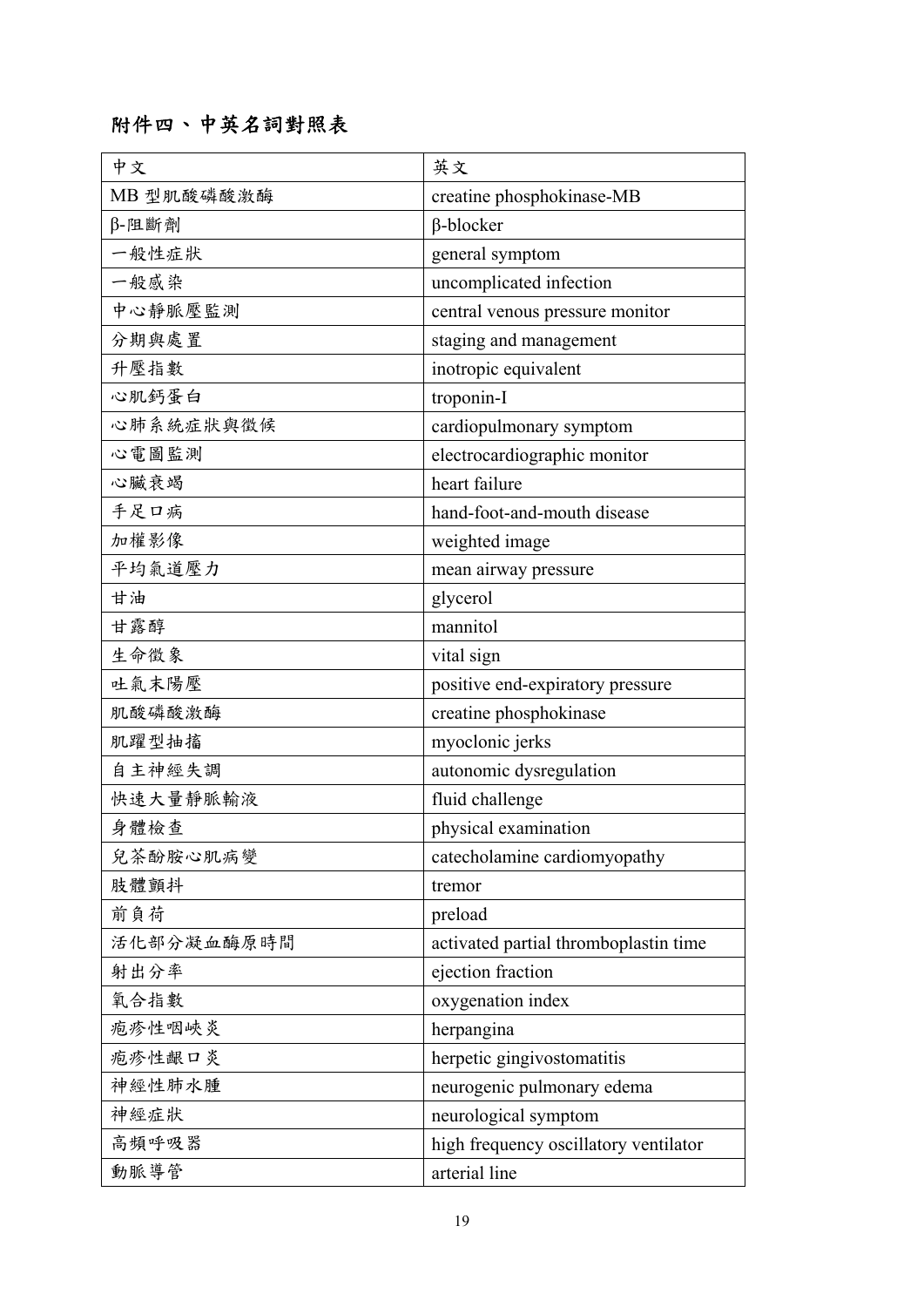| 強心劑       | inotropic agent                      |
|-----------|--------------------------------------|
| 接觸史       | contact history                      |
| 現病史       | present illness                      |
| 單純疱疹      | Herpes simplex                       |
| 無菌性腦膜炎    | aseptic meningitis                   |
| 短縮分率      | fractional shortening                |
| 軸突        | axon                                 |
| 鈣離子通道阻斷劑  | calcium channel blocker              |
| 經顱骨都卜勒超音波 | transcranial Döppler ultrasonography |
| 腦脊髓炎      | encephalomyelitis                    |
| 腦幹腦炎      | brain stem encephalitis              |
| 腸病毒       | enterovirus                          |
| 運動失調      | ataxia                               |
| 運動耐受不良    | exercise intolerance                 |
| 實驗室檢查與監測  | laboratory examination and monitor   |
| 磁振造影影像    | magnetic resonance image             |
| 凝血酶原時間    | prothrombin time                     |
| 體外膜氧合     | extracorporeal membrane oxygenation  |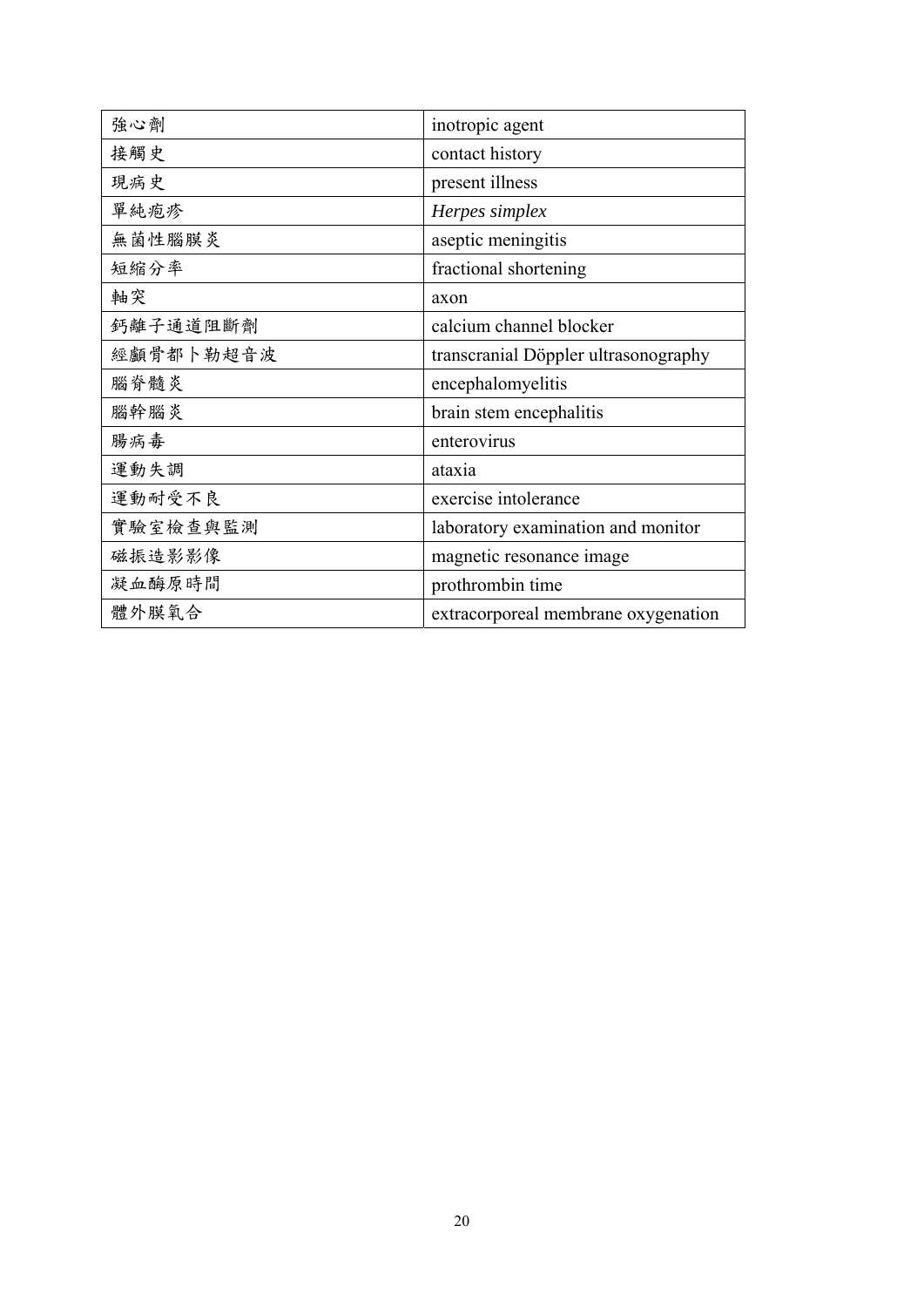附件五、腸病毒感染之皮疹與相關照片(台大兒童醫院李秉穎醫師提供)